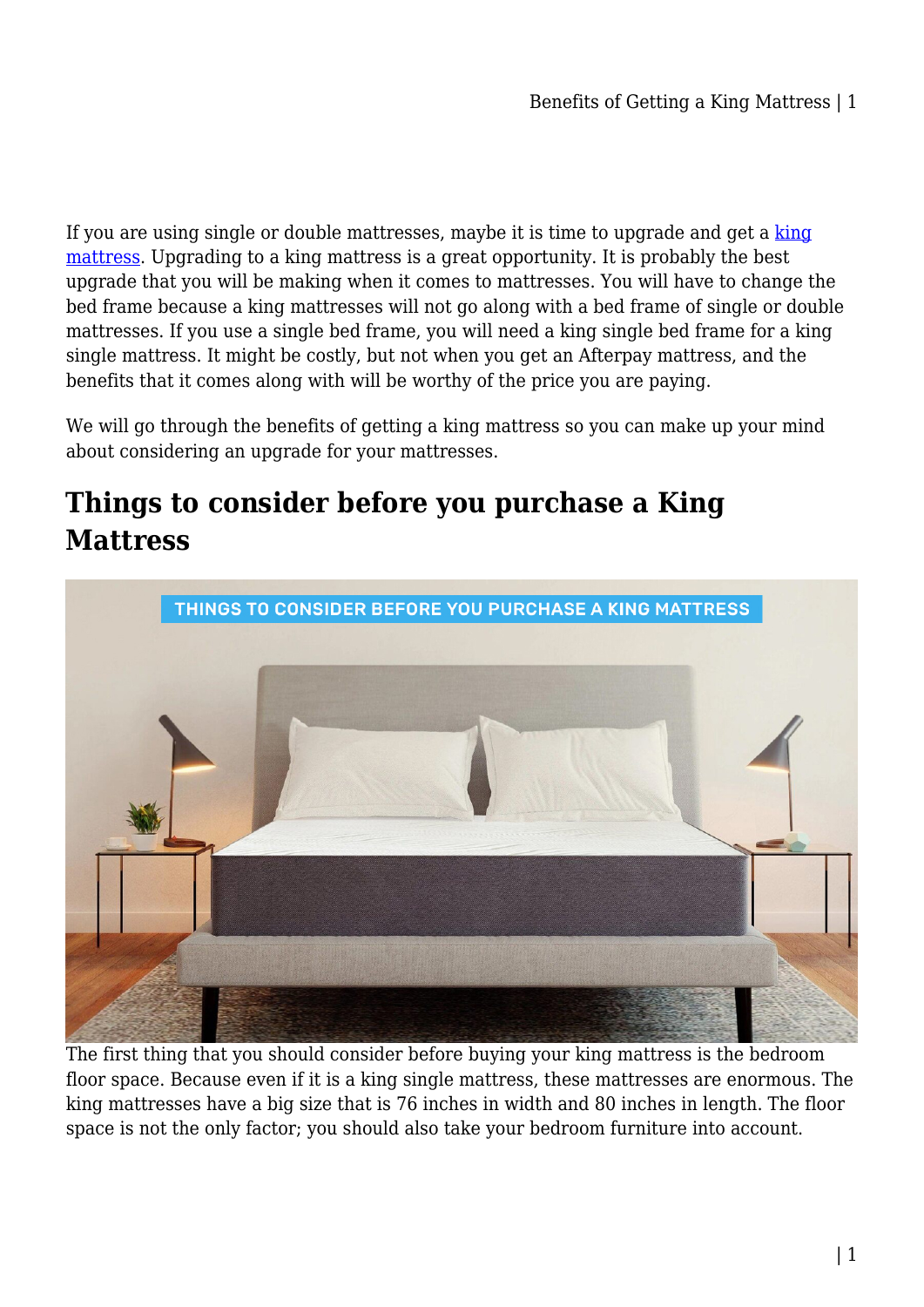Ensure you have enough space in your bedroom for both of you to comfortably move around if you share your room or you to move around if you do not share the room. If you are shifting to a new house, then you should mark the floor space, which will be taken by your [king single mattress,](https://www.hr-sports.com.au/furniture/mattress/king-single-mattress/) and then consider the place where you will add your additional furniture. It is important to consider all these things when you have to manage the floor space in your bedroom with a king mattresses.

# **Benefits of buying a king mattress**



As you know what should be considered before purchasing a king mattresses for the room, now you can move on to the benefits of buying a king single mattress for your house.

# **Extra comfort as it has Extra Space**

The additional legroom and elbow space can significantly improve the comfort overall and add to sleep quality. This is because you can extend your legs and arms entirely as much as you want and sleep in all directions that you can think of. Turning around and twisting on the regular bed can be very uncomfortable, and you may fall off the bed. This will not be the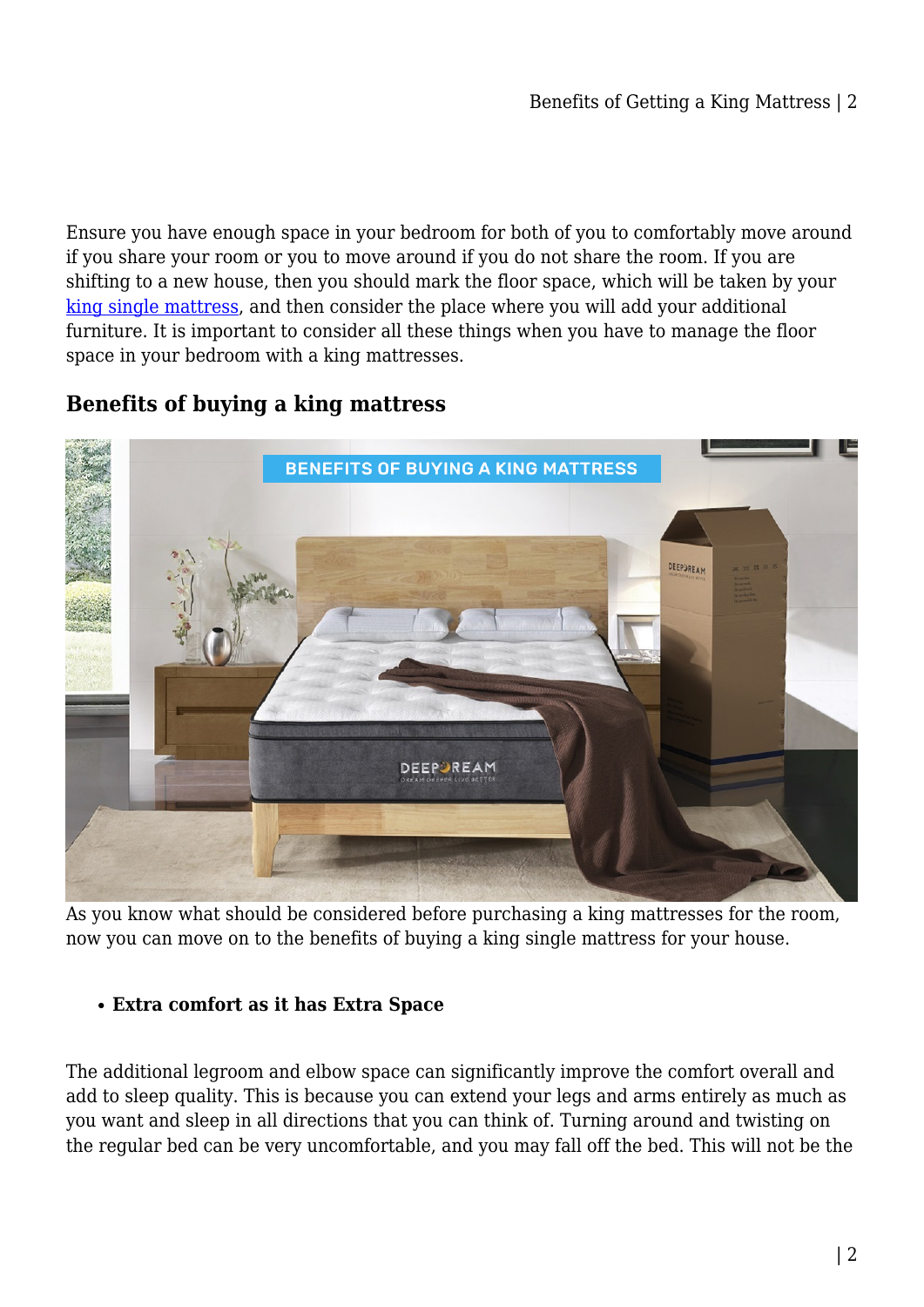case when you have a king single mattress. The king mattresses will provide a lot of space for you and your partner and, at times, three people too.

## **Perfect for Restless Sleepers**

People having health conditions like joint pains and arthritis may find it hard to sleep in a still or steady position throughout the night. If your joints are stationary for a more extended period, arthritis may act up. So the people having this health condition are restless sleepers. They will keep on moving around and changing positions, which may wake them up constantly or the person sleeping with them. Sleep becomes very hard when people have arthritis or other joint injuries. As a king mattress has a large sleeping surface, it allows them to be comfortable even if they are restless as they will know that this will not wake their partner up. A king single mattress size provides them with adequate space for individuals to move without worrying that they may fall off the bed.

#### **Excellent option as a Family Bed**

If you have kids living with you or some dogs, then the king mattresses will be ideal for you to relax and bond during your afternoons over the weekends. Just switch on the TV and have a movie marathon with your family in the house on your huge bed. There would be nothing better than this to spend your time.

#### **Alleviates the pressure points in your body**

There are many [mattresses available](https://www.hr-sports.com.au/furniture/mattress/) in the market nowadays. The king single mattress is designed to relieve pressure points in your body as it has a considerable size, so you can relax fully in any way that you want to lie down. Few health conditions, apart from arthritis, which may benefit from these mattresses include tennis elbow, frozen shoulder syndrome, and several neck problems.

#### **King mattress is Flexible when it comes to design.**

The king mattresses is available in many different styles, including the king single mattress